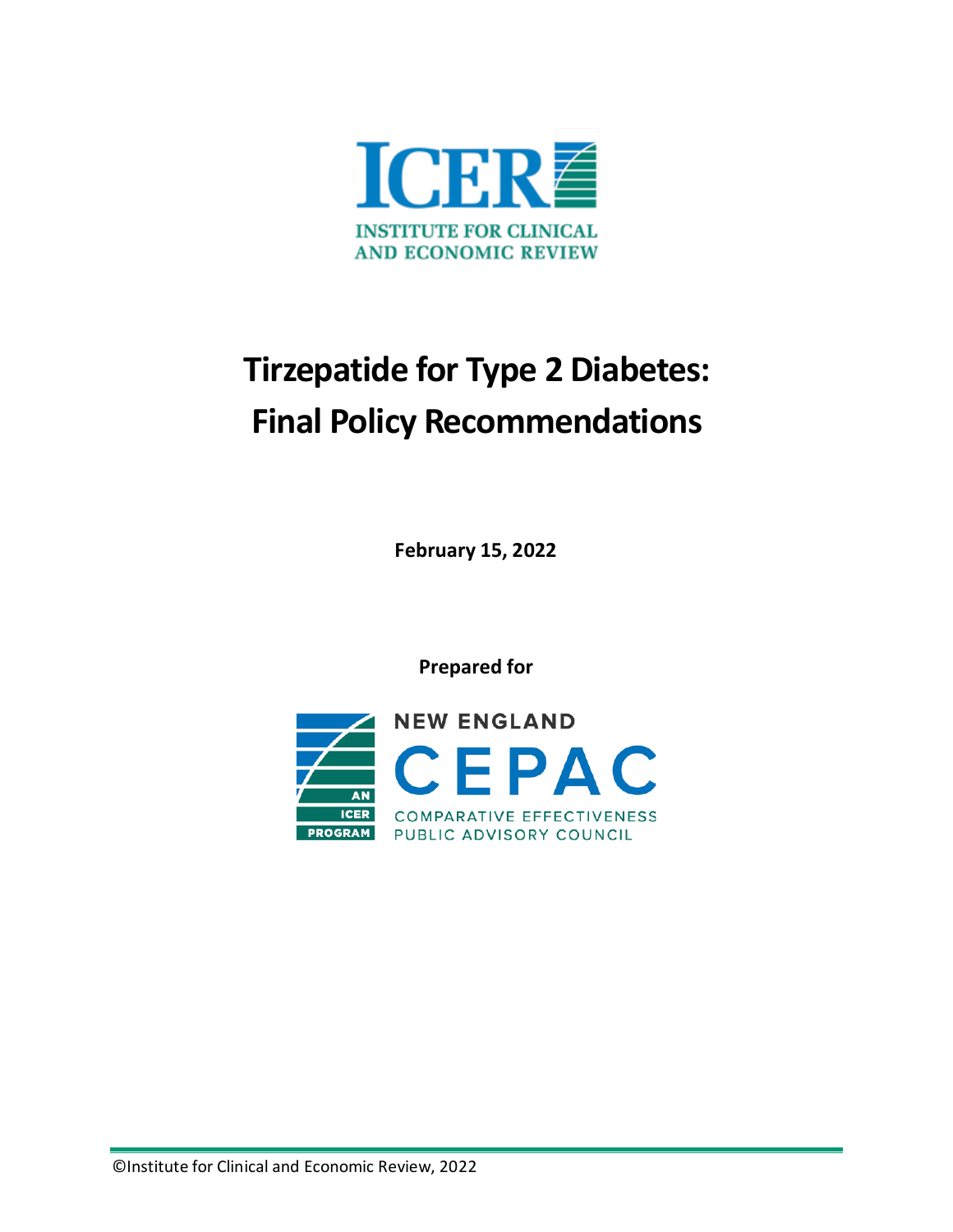# Policy Recommendations

## **Introduction**

The following policy recommendations reflect the main themes and points made during the Policy Roundtable discussion at the January 20, 2022 New England CEPAC public meeting on the use of tirzepatide for the treatment of type 2 diabetes. At the meeting, ICER presented the findings of its revised report on these treatments and the New England CEPAC voting council deliberated on key questions related to their comparative clinical effectiveness, potential other benefits and contextual considerations, and long-term value for money at current prices. Following the votes, ICER convened a Policy Roundtable of two patient advocates, two clinical experts, one payer, and two representatives from a pharmaceutical manufacturer to discuss how best to apply the evidence and votes to real-world practice and policy. The discussion reflected multiple perspectives and opinions, and therefore, none of the statements below should be taken as a consensus view held by all participants.

A recording of the conversation can be accessed [here,](https://www.youtube.com/watch?v=Ll7dQYFO_yw) and a recording of the voting portion of the meeting can be accessed [here.](https://www.youtube.com/watch?v=xLU-VJNEmYw) More information on Policy Roundtable participants, including conflict of interest disclosures, can be found in the appendix of this document. ICER's report on these treatments, which includes the same policy recommendations, can be found [here.](https://icer.org/assessment/diabetes-type-2-2022/#timeline)

The roundtable discussion was facilitated by Dr. Steven Pearson, MD, MSc, President of ICER. The main themes and recommendations from the discussion are organized by audience and summarized below.

## **All Stakeholders**

## *Recommendation 1*

## *All stakeholders have a responsibility and an important role to play in ensuring that effective new treatment options for patients with type 2 diabetes mellitus (T2DM) are introduced in a way that will help reduce health inequities.*

Despite the multitude of treatments available for T2DM, almost half of patients have not met their glycemic target. There are racial and ethnic disparities in both prevalence and treatment in the US, with minorities both more likely to have T2DM and have higher average HbA1c than non-Hispanic whites. $1,2$  $1,2$  Therefore, additional treatment options, particularly those that are effective in lowering glucose, promoting weight loss, and decreasing cardiovascular and renal complications, have the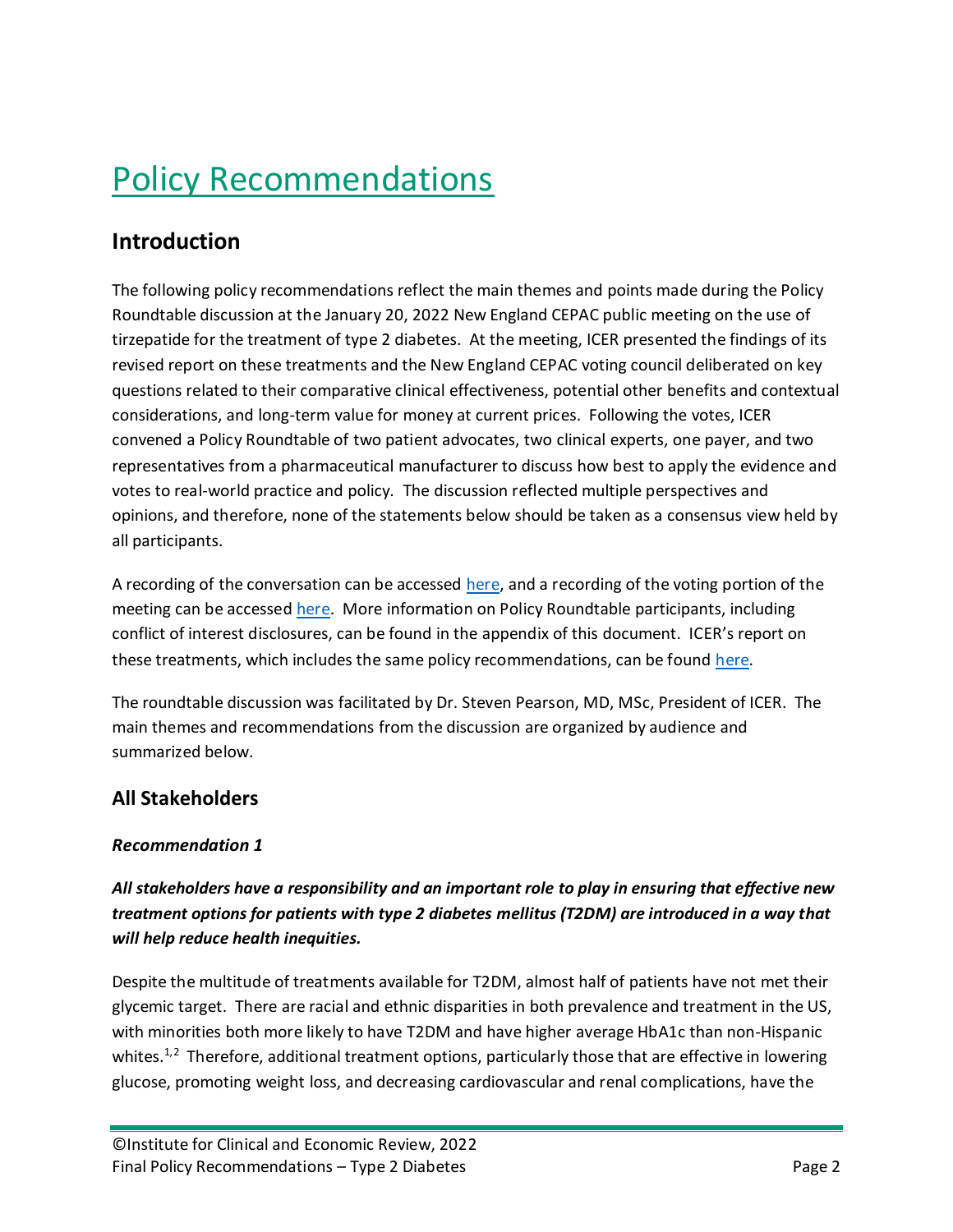potential to have a greater impact in minority communities. However, efforts are needed to ensure that new therapies for T2DM, such as tirzepatide, improve the health of patients and families and do not aggravate existing health inequities.

Clinical experts and patients highlighted that the high cost of new therapies may worsen disparities in accessing care. This may be due to lack of health insurance that limits access to physicians and the new therapies that they prescribe, or high deductible payments even for those with insurance may result in steep out of pocket costs. Cost of care is not the only factor that may contribute to health inequities. Lack of culturally appropriate information to educate patients with T2DM and their families about lifestyle changes and treatments, as well as inequities in offering new technologies and treatments to minority populations may also play significant roles in existing health disparities relative to T2DM treatment.

To address these concerns:

### Manufacturers should take the following actions:

- Do not assume that coupon programs for some eligible patients are sufficient to address affordability more broadly; instead, ensure that the set price for new treatments for T2DM is in fair alignment with added benefits for patients.
- Partner with patient groups, clinicians, and researchers to develop strategies to recruit a more diverse patient population in clinical trials reflective of the broader T2DM population.

### Payers should take the following actions:

- Ensure that benefit designs developed in conjunction with employers and other plan sponsors do not create requirements for out-of-pocket spending that create major barriers to appropriate access for vulnerable patients.
- Consider developing quality measures to incentivize clinicians to ensure fair distribution of treatments (e.g., a measure reporting the percentage of patients with ASCVD or CKD who are on a GLP-1 RA or SGLT-2 inhibitor).

### Health systems should take the following actions:

- Consider developing programs tailored to their health system needs to identify patients who are eligible for, and who would benefit from, newer therapies with cardiovascular or renal benefit such as GLP-1 RAs or SGLT-2 inhibitors.
- Support primary care physicians and endocrinologists, who care for the majority of patients with T2DM, in developing programs to ensure equal prescribing of appropriate therapies.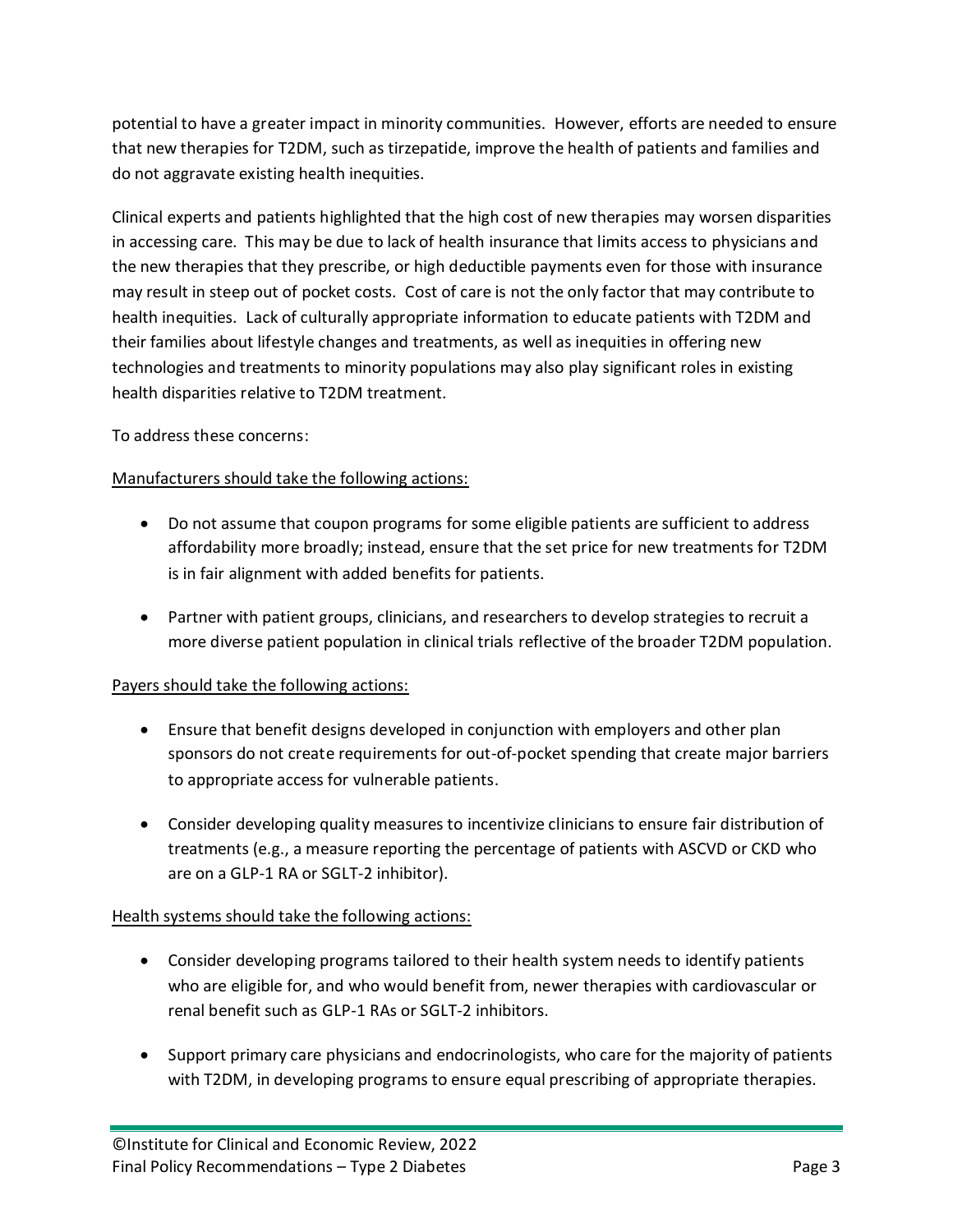For example, supporting e-consults to specialists, developing order sets, and delivering culturally appropriate care. Examples of resources that may assist health systems in implementing programs include: the e-consult Workgroup [\(https://econsultworkgroup.com/\)](https://econsultworkgroup.com/); e-consults in the safety-net setting from San Francisco General Hospital [\(https://www.careinnovations.org/resources/facilitating-care](https://www.careinnovations.org/resources/facilitating-care-integrationintegrating-primary-care-and-specialty-careinnovator-highlight-san-francisco-general-hospitals-ereferral-system/)[integrationintegrating-primary-care-and-specialty-careinnovator-highlight-san-francisco](https://www.careinnovations.org/resources/facilitating-care-integrationintegrating-primary-care-and-specialty-careinnovator-highlight-san-francisco-general-hospitals-ereferral-system/)[general-hospitals-ereferral-system/\)](https://www.careinnovations.org/resources/facilitating-care-integrationintegrating-primary-care-and-specialty-careinnovator-highlight-san-francisco-general-hospitals-ereferral-system/); and protocols and order sets compiled by the American Association of Clinical Endocrinologists [\(https://pro.aace.com/disease-state](https://pro.aace.com/disease-state-resources/diabetes/depth-information/protocols-and-order-sets)[resources/diabetes/depth-information/protocols-and-order-sets\)](https://pro.aace.com/disease-state-resources/diabetes/depth-information/protocols-and-order-sets).

#### Clinicians should take the following actions:

• Clinicians caring for T2DM patients should consider organizing team-based care that prioritizes decreasing health inequities in the delivery of diabetes care, including ensuring that guideline-based treatment is offered to all patients and delivering culturally appropriate diabetes education. Examples of programs to emulate include the Latinx and Asian American Diabetes Initiatives at Joslin Diabetes Center [\(https://www.joslin.org/patient-care/multicultural-programs\)](https://www.joslin.org/patient-care/multicultural-programs); the Centers for Disease Control Native Diabetes Wellness Program [\(https://www.cdc.gov/diabetes/ndwp/index.html\)](https://www.cdc.gov/diabetes/ndwp/index.html); and Diabetes Education Online from the UCSF Diabetes Teaching Center [\(https://dtc.ucsf.edu/,](https://dtc.ucsf.edu/) website and materials available in English, Spanish, and Chinese).

#### Patient groups should take the following actions:

- Ensure that their leadership is representative of and informed with input from diverse T2DM patients.
- Partner with other stakeholders to develop and disseminate educational materials and programs about prevention and management of T2DM that are culturally sensitive and language-concordant with the target population(s).
- Continue to advocate for greater diversity in clinical trial populations, reflective of the T2DM population in the US, and work with manufacturers and researchers to develop effective strategies for the recruitment and retention of minority participants in clinical trials of T2DM therapies.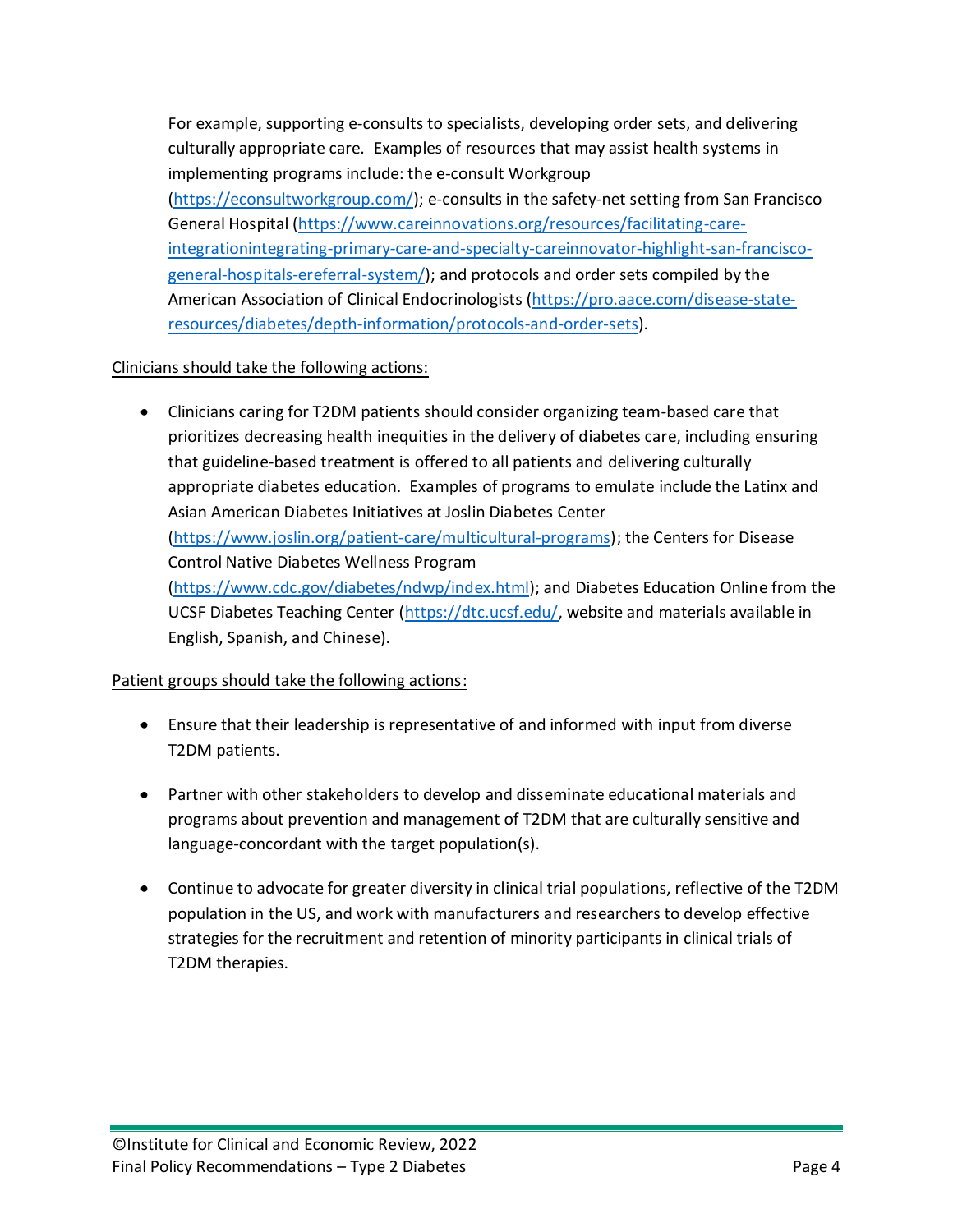## *Recommendation 2*

## *Federal and state policymakers, payers, and health systems should work together to ensure that prior authorization processes are transparent and do not place undue burdens on clinicians and patients to ensure timely and equitable access to therapies for T2DM.*

During the policy roundtable, patients and clinicians described the burden of unknown out-ofpocket requirements and burdensome prior authorization and the resulting impact of both on patients. Patients described feeling exhausted and humiliated to be prescribed drugs that they discover at the pharmacy to be beyond their ability to afford. Clinical experts gave examples of onerous prior authorization criteria and/or processes that discourage clinicians from offering newer, more expensive, but potentially more beneficial drugs (e.g., drugs with cardiovascular benefit) equitably to all patients. This causes unacceptable harm to patients. This is a problem that is fixable but requires the full commitment of multiple stakeholders working together to achieve more timely, equitable, and affordable drug access.

#### Federal and state policymakers should take the following actions:

• Work with payers to develop policies around interchangeability that allow pharmacists to exchange rejected drugs for covered drugs in the same class without having to go back to the prescribing clinician for approval, similar to substituting generic drugs for brand name drugs. This would potentially decrease the number of times a patient needs to go to the pharmacy, improve access and affordability of drugs, and decrease paperwork burden for clinicians.

#### Payers and health systems should take the following actions:

- Work with federal and state policymakers on interchangeability rules as described above.
- Work together to develop technologies to assist clinicians at the point of care know which drugs are covered and at what out-of-pocket cost for individual patients. These "cheat sheets" for clinicians could be electronic or paper but should be easily accessible at the point of care, e.g., deployed within the electronic medical record. An example of a weband paper-based resource to improve prescriber knowledge about insurance coverage of common drugs is The Prescribing Guide for Hawaii [\(https://www.prescribingguide.com/\)](https://www.prescribingguide.com/).<sup>[3](#page-13-2)</sup>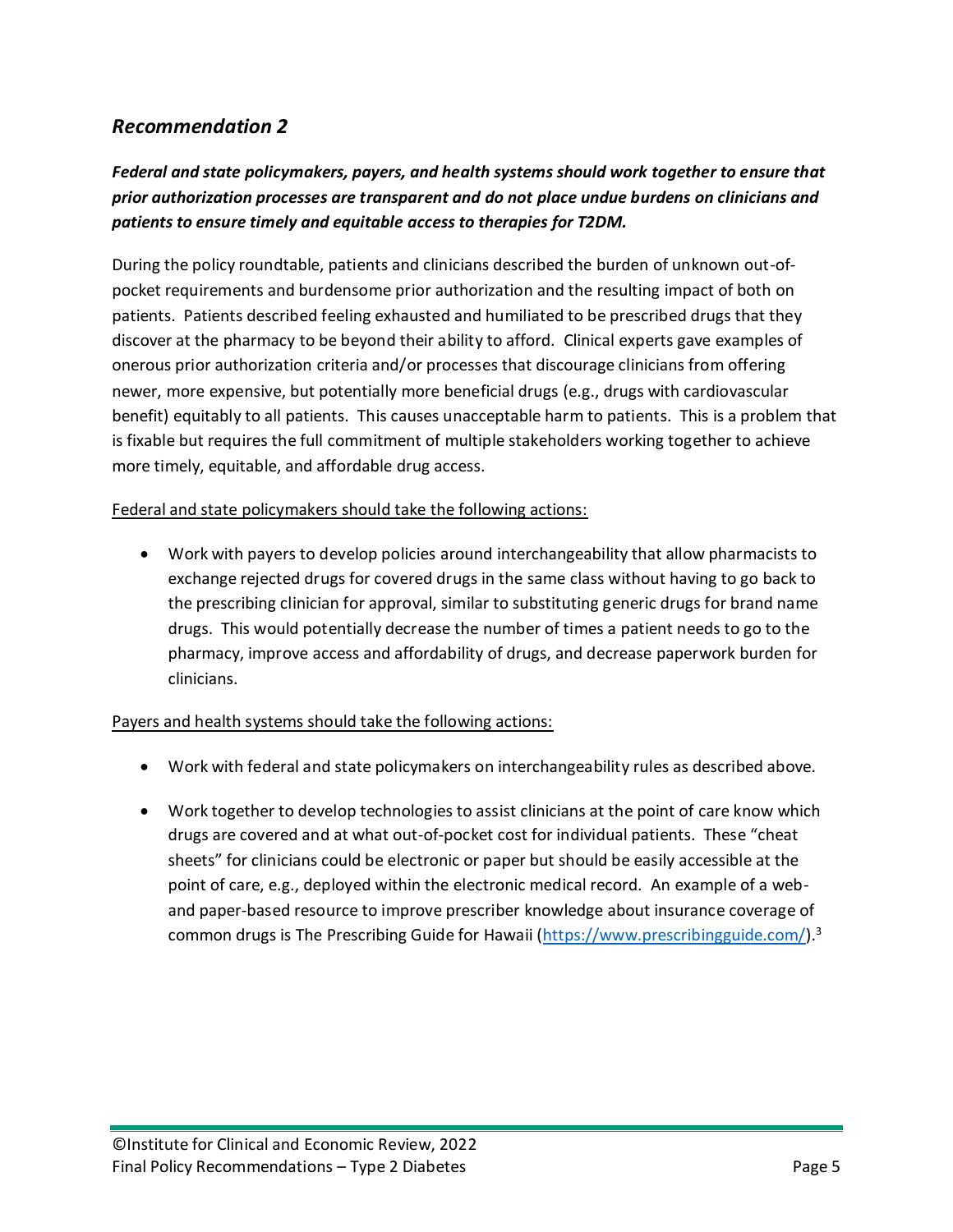## **Payers**

## *Recommendation 1*

**For coverage purposes, it is not unreasonable for payers to consider tirzepatide as a separate class of T2DM therapy or as part of the GLP-1 RA class.**

Based on the 2022 American Diabetes Association (ADA) Standards of Medical Care for Diabetes, GLP-1 RAs with proven cardiovascular benefit (e.g., injectable semaglutide) are the recommended first-or second-line agent for patients with T2DM and at high risk for or with established ASCVD.<sup>4</sup> Although tirzepatide offers the additional GIP receptor agonist mechanism of action, which may have synergistic effects with GLP-1, clinical experts stated that it was not unreasonable to consider tirzepatide as part of the GLP-1 RA class, particularly before confirmation of cardiovascular benefit. However, clinical experts and patients value the apparent greater glucose lowering and weight loss potential of tirzepatide, and expect that cardiovascular benefit is likely to be confirmed based on data from tirzepatide's cardiovascular safety trial and its inclusion of GLP-1 receptor agonism as part of its mechanism of action. Thus, tirzepatide may also be considered separately from other GLP-1 RAs in terms of coverage criteria, access, and formulary tier placement.

### *Recommendation 2*

**Payers should consider broadening criteria for coverage of both GLP-1 RAs and SGLT-2 inhibitors since, based on the most current clinical guidelines, these drugs may be considered first-line therapy in T2DM patients with cardiovascular or renal disease, and wider use should be encouraged in these specific populations.** 

Metformin is commonly used as first-line therapy based on its inexpensive cost and excellent safety profile. However, the most [recent ADA guidelines s](https://professional.diabetes.org/content-page/practice-guidelines-resources)uggest that use of GLP-1 RAs and SGLT-2 inhibitors with confirmed cardiovascular or renal benefit as initial therapy may be considered in patients at high risk for or with established ASCVD, CKD, or heart failure, regardless of HbA1c or use of metformin.<sup>[4](#page-13-3)</sup> Some clinical experts have interpreted this recommendation to mean that for certain patients, initiation of drug therapy for T2DM can begin with a GLP-1 RA or SGLT-2 inhibitor, without preceding or concomitant use of metformin. Although clinical experts advised that it is not unreasonable to continue to require metformin use as first line and institute a HbA1c threshold for adding further therapy, in light of the new guidelines, health plans may also consider removing metformin as required step therapy, especially for patients at high risk for or with established ASCVD, CKD, or heart failure.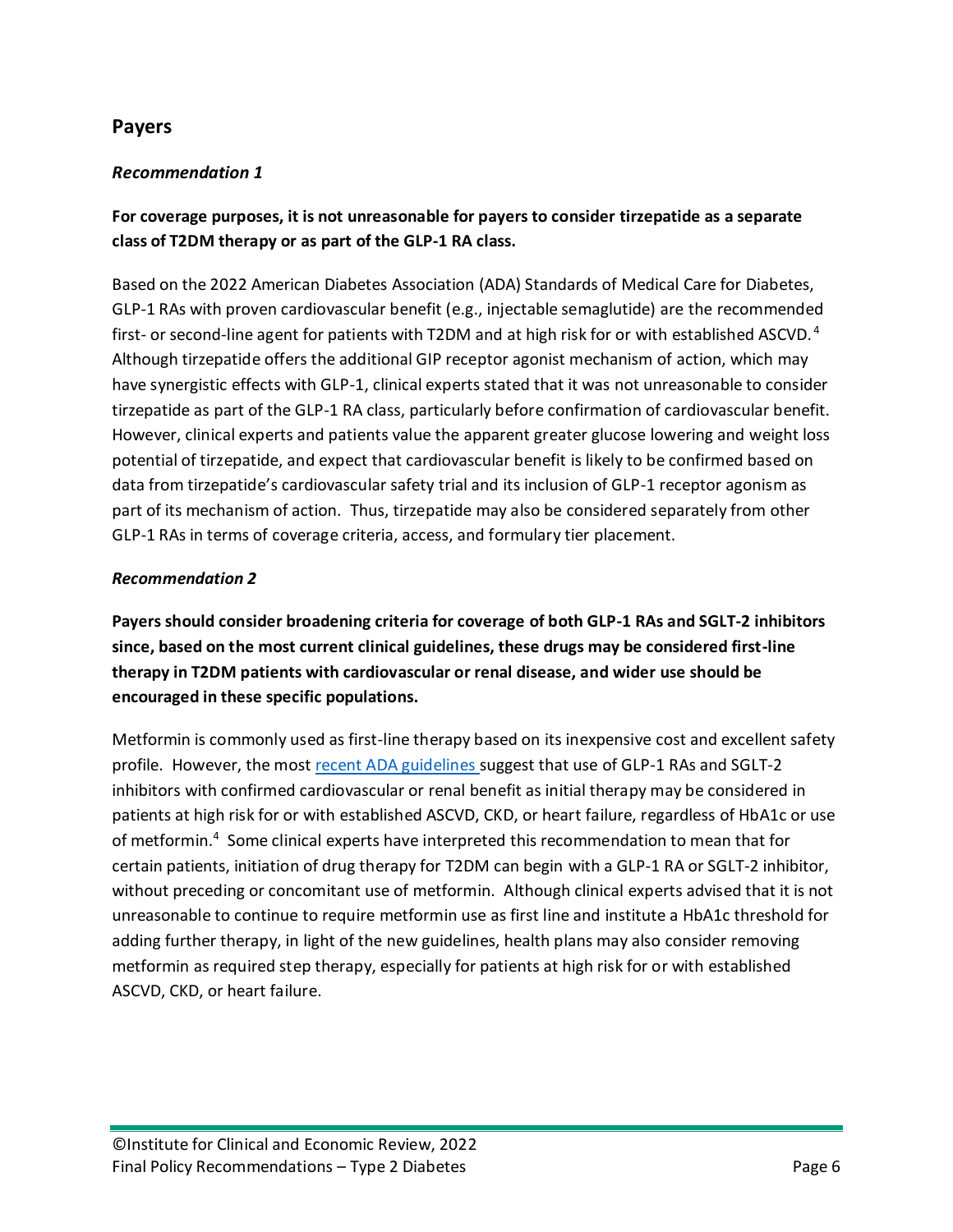## *Cost Sharing*

- Patient cost sharing should be based on the net price to the plan sponsor, not the unnegotiated list price.
- If all drugs in a drug class are priced so that they represent a fair value, it remains reasonable for payers to use preferential formulary placement with tiered cost sharing to help achieve lower overall costs.

### *Coverage Criteria: General*

- Payers should offer alternatives to prior authorization protocols such as programs that give feedback on prescribing patterns to clinicians or exempt them from prior authorization requirements ("gold carding") if they demonstrate high fidelity to evidence-based prescribing.
- Payers should document at least once annually that clinical eligibility criteria are based on high quality, up-to-date evidence, with input from clinicians with experience in the same or similar clinical specialty.
- Clinical eligibility criteria should be developed with explicit mechanisms that require payer staff to document using an open and transparent process that is readily accessible to the public that they have:
	- a) Considered limitations of evidence due to systemic under-representation of minority populations; and
	- b) Sought input from clinical experts on whether there are distinctive benefits and harms of treatment that may arise for biological, cultural, or social reasons across different communities; and
	- c) Confirmed that clinical eligibility criteria have not gone beyond reasonable use of clinical trial inclusion/exclusion criteria to interpret or narrow the FDA label language in a way that disadvantages patients with underlying disabilities unrelated to the condition being treated.

### *Drug-Specific Considerations*

The large number of patients with T2DM, combined with the high annual prices for newer generation treatments, will lead payers to develop prior authorization criteria for tirzepatide and to consider other limits on utilization. Perspectives on specific elements of cost sharing and coverage criteria within insurance coverage policy are discussed below. Relevant [Fair Access Design Criteria](https://34eyj51jerf417itp82ufdoe-wpengine.netdna-ssl.com/wp-content/uploads/2020/11/Cornerstones-of-Fair-Drug-Coverage-_-September-28-2020-corrections-1-5-21.pdf) set out in ICER's previous work are included.

None of these coverage terms, however, should undermine the tenets of fair access to which all patients have a fundamental right. To explore the appropriate application of evidence to coverage policy, and to reflect the views of patient experts and clinicians on specific ways that payers might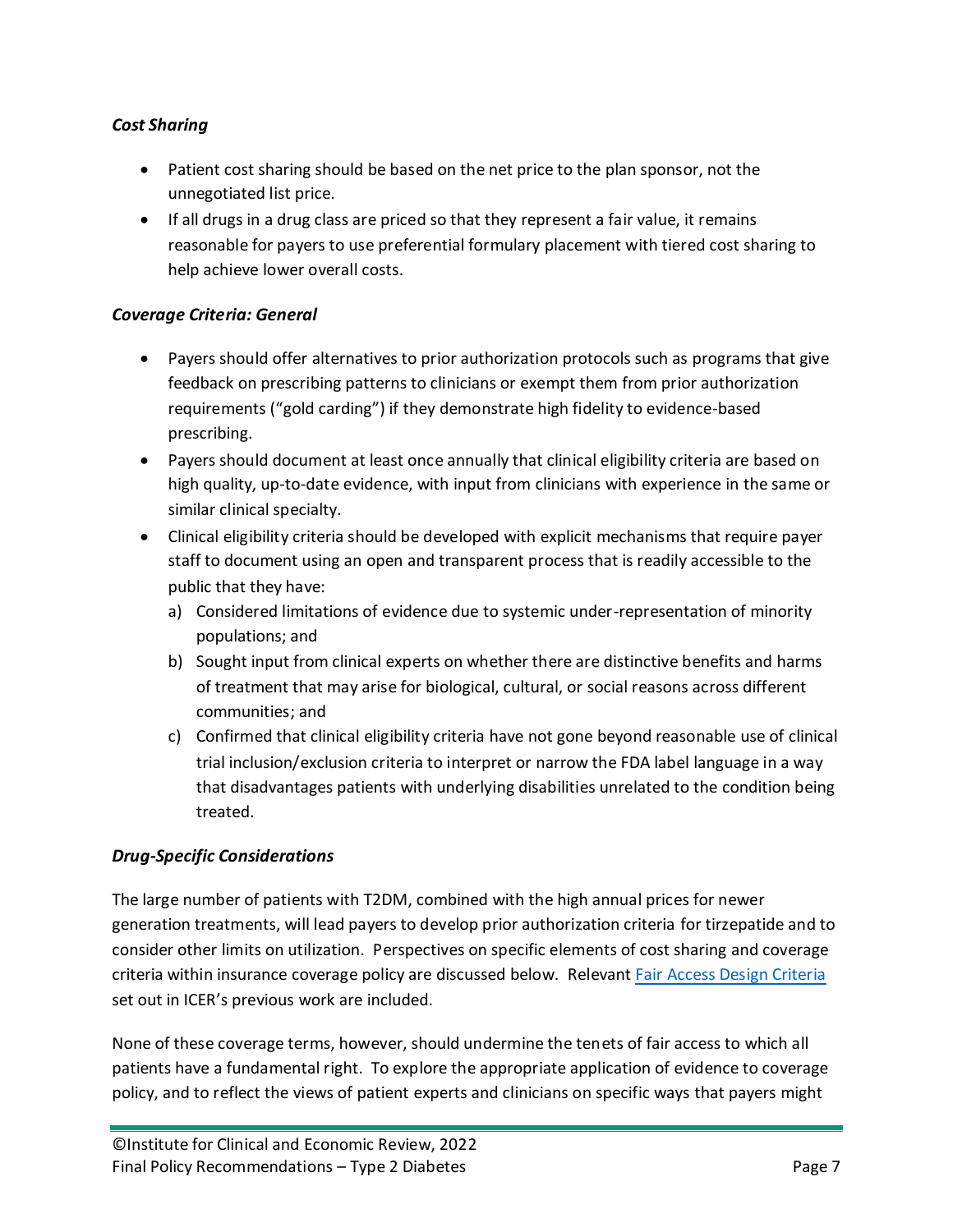appropriately use coverage policy to manage resources prudently, we present the following perspectives on specific elements of cost sharing and coverage criteria for tirzepatide.

## *Coverage Criteria*

- **Age:** Tirzepatide will likely be covered for adult patients with T2DM, in line with clinical trial eligibility criteria.
- **Clinical eligibility**: Clinical trials enrolled T2DM patients with HbA1c between 7% and 10.5%. Updated treatment guidelines from the American Diabetes Association emphasize that treatment with GLP-1 RA and SGLT-2 inhibitor class drugs may be considered independent of HbA1c targets and metformin use in patients with cardiovascular disease, chronic kidney disease, and heart failure given the demonstrated benefits of agents in those two classes on cardiovascular and renal outcomes.<sup>[4](#page-13-3)</sup> However, the cardiovascular and renal benefits of GLP-1RAs may not be a class effect.<sup>5</sup> Thus, because tirzepatide does not yet have confirmed cardiovascular benefit, it is not unreasonable for payers to consider requiring HbA1c to be above 7% on at least metformin therapy for coverage of tirzepatide. On the other hand, clinical experts also advised that given the level of HbA1c lowering and weight loss that tirzepatide provides, payers should also consider broadening eligibility criteria to include patients with HbA1c lower than 7%.
- **Exclusion criteria**: Clinical experts advised that it was not unreasonable to exclude patients who are on concomitant GLP-1 RA therapy, given the overlap in mechanism between GLP-1 RAs and tirzepatide.
- **Duration of coverage and renewal criteria**: Clinical experts advised that it is not unreasonable for payers to consider a limited duration of coverage, after which clinicians would be asked to confirm clinical benefit, particularly prior to confirmation of potential cardiovascular benefits of tirzepatide. However, the mechanism of action of the drug should pose no risk to having uninterrupted coverage.
- **Provider restrictions**: Given the prevalence of T2DM and that much of diabetes care occurs in primary care, there should be no restrictions on type of provider prescribing tirzepatide to help foster equitable access to the drug.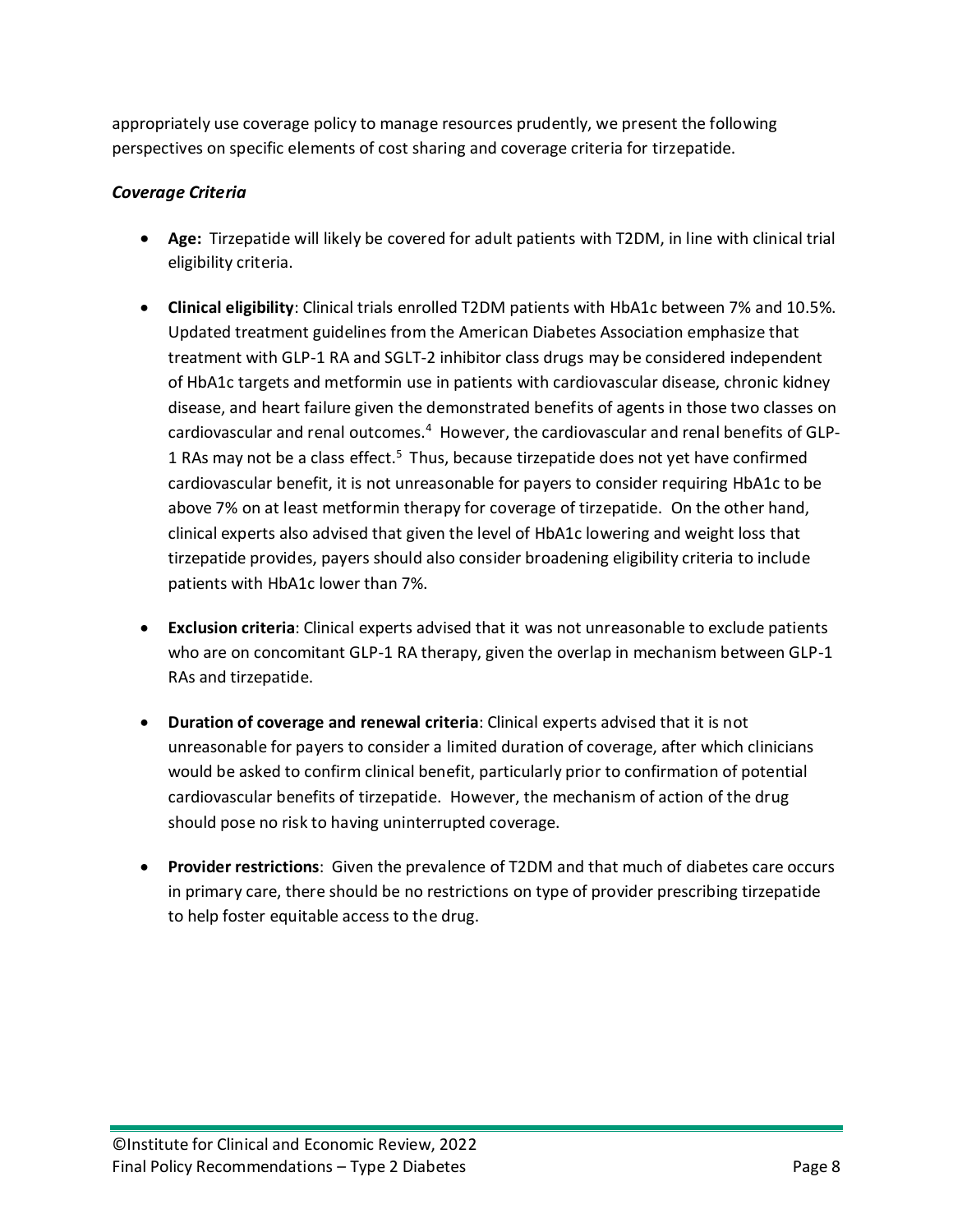## *Step Therapy*

## *Payers should only use step therapy when it provides adequate flexibility to meet the needs of diverse patients and when implementation can meet high standards of transparency and efficiency.*

Clinical experts and patient representatives stated that delayed and restricted access to treatment due to step therapy requirements for patients with T2DM is common, particularly for newer agents like GLP-1 RAs. While it is possible to tailor step therapy in a clinically responsible fashion, it is often administered with documentation burdens and inadequate procedures for exceptions that make step therapy a source of great frustration and the cause of poor outcomes for some patients due to the discontinuation of medicine/missed doses. A particular area of concern raised by patients involved requirements to re-step through previously failed therapies when insurance changed.

*New clinical guidelines suggest that metformin may no longer be the preferred first step in therapy for T2DM patients at high risk of or with established ASCVD, chronic kidney disease, or heart failure, and payers should consider access to drugs with proven cardiovascular or renal benefit without requiring a trial of metformin therapy. Payers who do establish step therapy with metformin should allow patients and clinicians to choose from options in both GLP-1 RA and SGLT-2 inhibitor classes as the next step.*

As stated above, the most current ADA guidelines state that for patients with T2DM who also have ASCVD, CKD or heart failure, metformin therapy is not necessarily a prerequisite to starting a GLP-1 RA or SGLT-2 inhibitor "with confirmed cardiovascular or renal benefit."<sup>[4](#page-13-3)</sup> The guidelines further subdivide those populations into patients at high risk of or with established ASCVD, where a GLP-1 RA drug is preferred, and patients with CKD or heart failure, where a SGLT-2 inhibitor is preferred, though both classes of agents can be used in all three populations. Thus, clinicians and patients should have the ability to choose the most appropriate drug(s) from these two classes. Furthermore, in many cases, patients will need to be on a drug from both classes in order to reach their glycemic target, and thus access to both classes should be preserved for these populations. Since tirzepatide's cardiovascular outcome data is not mature, health plans may choose to consider tirzepatide as part of the GLP-1 RA class due to its similarity in mechanism or as a separate class.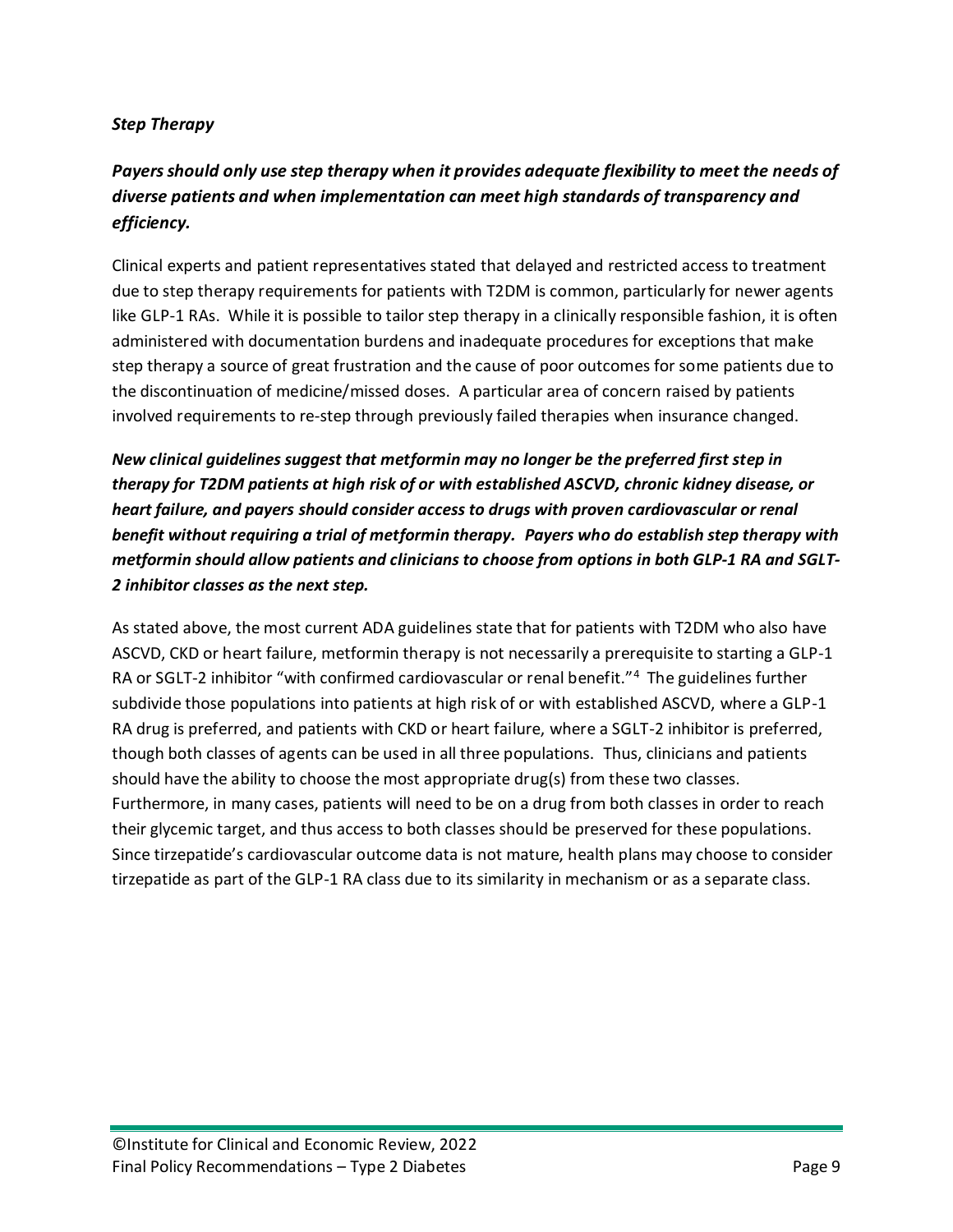## **Manufacturers**

#### *Recommendation 1*

*Manufacturers should seek to set prices that will foster affordability and good access for all patients by aligning prices with the patient-centered therapeutic value of their treatments. In the setting of these new interventions for T2DM, while HbA1c lowering remains an important intermediate outcome, there is increasing emphasis on other potential benefits, including weight loss and prevention of complications such as cardiovascular events and kidney disease. Manufacturer pricing at launch should reflect these considerations and whether longer-term cardiovascular and renal outcomes have been demonstrated.*

Drug prices that are set well beyond the cost-effective range cause not only financial toxicity for patients and families using the treatments, but also contribute to general health care cost growth that pushes families out of the insurance pool, and that causes others to ration their own care in ways that can be harmful. This is of particular concern in T2DM, as the financial burden is not only related to drug costs but also costs for glucose monitoring and the costs of managing the micro- and macrovascular complications that result from the disease.

Manufacturers should therefore price novel treatments in accordance with the demonstrated benefits to patients. In settings of substantial uncertainty, initial pricing should err on the side of being more affordable. This would allow more patients access, generating additional data on the real-world effectiveness of novel treatments that could be used in future assessment updates. In the case of tirzepatide, although it has substantial impact on HbA1c and weight, it does not yet have demonstrated cardiovascular or renal benefits that many GLP-1 RAs and SGLT-2 inhibitors have. Thus, launch pricing should reflect this uncertainty; if benefit is shown after the completion of the cardiovascular outcomes trial, the manufacturer should be allowed to adjust pricing in accordance with this henefit

#### *Recommendation 2*

*Manufacturers should take steps to increase the diversity of participants in their clinical trials for T2DM. Given the high overall prevalence of T2DM in the US and the higher prevalence in minority populations, it is unacceptable that clinical trials still largely consisted of non-Hispanic white participants.*

African Americans, Hispanic Americans, Asian Americans, and Native American/Alaska Natives all have a higher prevalence of T2DM compared with non-Hispanic white Americans.<sup>[1](#page-13-0)</sup> ICER's Health Improvement Distribution Index (HIDI) demonstrates that minority populations may have the opportunity for 10% to 40% more impact from an effective therapy than the general US population. However, the clinical trials for tirzepatide lacked racial and ethnic diversity, and thus any differential impact of tirzepatide – either in efficacy or harms – in these populations is not known.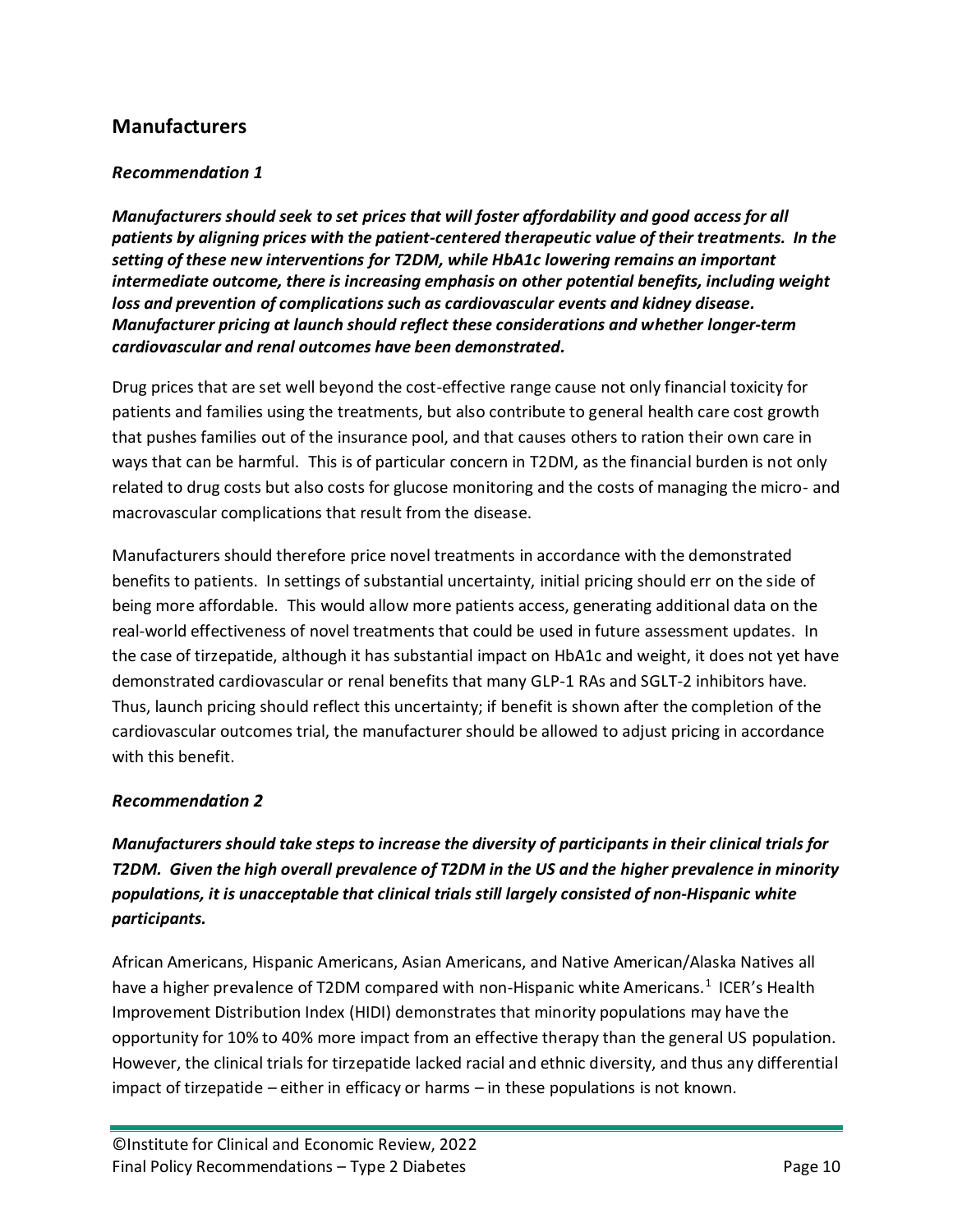Manufacturers need to fully commit to increase recruitment of minority populations in clinical trials and should work with patient groups and clinicians to design effective programs for the recruitment and retention of minority participants.

## *Recommendation 3*

## *Manufacturers should not take steps to delay or deny the role of generic medications in improving the affordability of T2DM drugs.*

Because of their superior cardiovascular and renal outcomes, as well as their impact on weight, GLP-1 RAs and SGLT-2 inhibitors have risen to be the preferred first- or second-line drugs for the treatment of T2DM for many patients. Currently none of the GLP-1 RAs and SGLT-2 inhibitors with cardiovascular or renal benefit is available as a generic medication. As the patents expire for these drugs in the coming years, manufacturers should not prevent the timely development and marketing of generic versions of these drugs to improve access and affordability to these important medications.

## **Clinicians and Clinical Societies**

### *Recommendation 1*

## *Clinical specialty societies should develop and disseminate programs to educate physicians who care for T2DM on the evolving treatment landscape, including the heightened importance of assessing for cardiovascular and renal comorbidities when choosing treatments.*

Given the number of comorbidities that T2DM patients have or develop, multiple clinicians – including primary care physicians and specialists – are likely to be involved in the care of T2DM patients. The majority of care for T2DM patients occurs in the primary care setting, with endocrinologists managing less than 15% of T2DM patients nationally. [6](#page-13-5) Cardiologists and nephrologists are also likely to be heavily involved in the management T2DM patients with cardiovascular or renal disease given how common these comorbidities are in this population.

Studies show that less than 10% of eligible patients have received treatment with a GLP-1 RA or SGLT-2 inhibitor.<sup>[7,](#page-13-6)[8](#page-13-7)</sup> Thus, there is ample opportunity for all clinicians who care for patients with T2DM with cardiovascular or renal disease to consider recommending initiation of a GLP-1 RA or SGLT-2 inhibitor regardless of HbA1c, in line with the most recent clinical guidelines. However, barriers to prescribing these drugs include unfamiliarity or lack of experience prescribing these drugs, and for specialists, a feeling that management of T2DM is the responsibility of primary care physicians.[9](#page-13-8)

Clinical societies should develop and disseminate programs to educate physicians caring for T2DM patients to identify patients who may be candidates for treatment with drugs having cardiovascular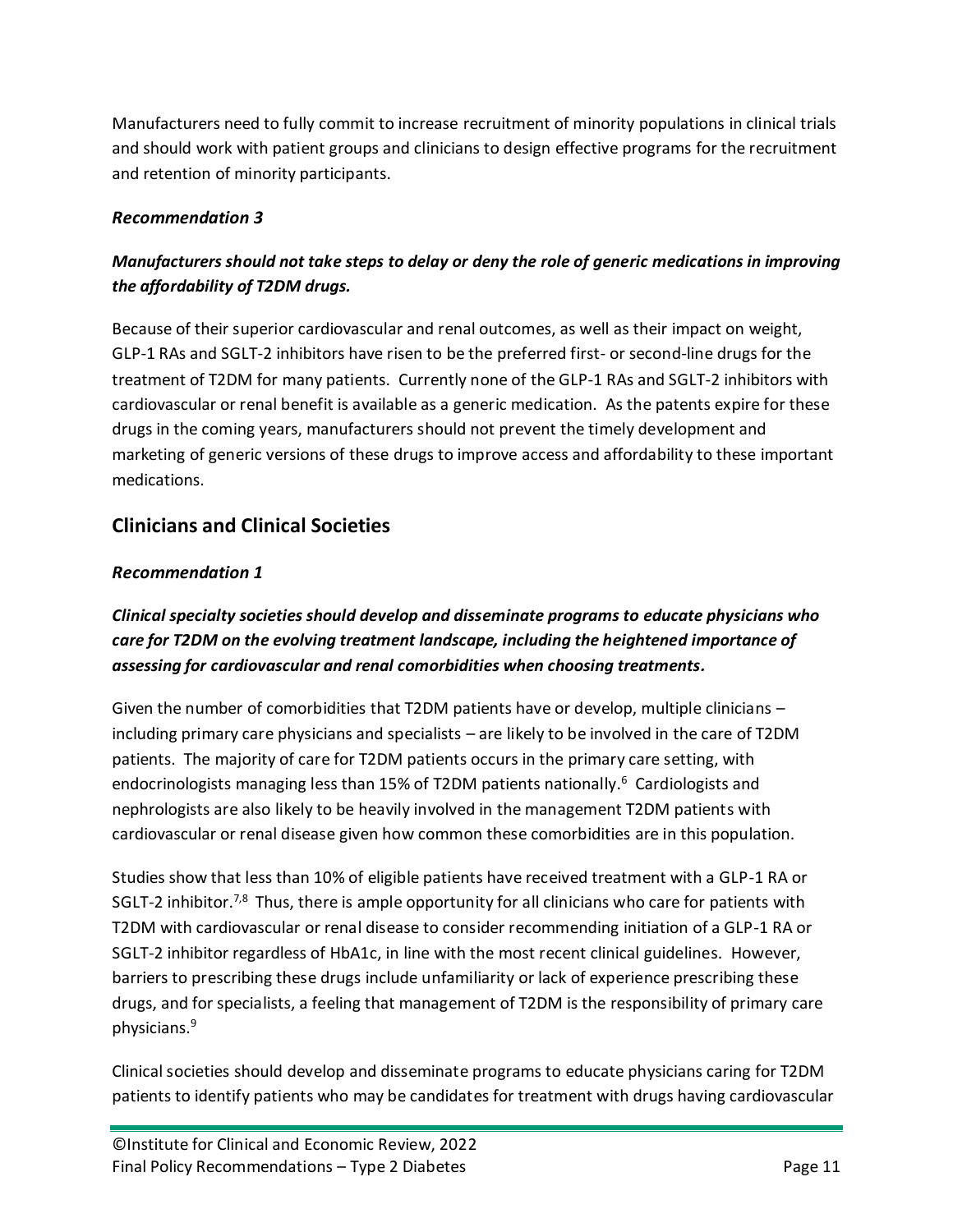or renal benefit such as GLP-1 RAs and SGLT-2 inhibitors. In particular, such programs should encourage team-based care with primary care physicians and specialists collaborating to ensure that patients are receiving evidence-based care with regard to management of both glucose and cardiometabolic risk factors.

## **Researchers**

## *Recommendation 1*

## *Clinical trials should be targeted to address gaps in knowledge about the comparative clinical effectiveness of GLP-1 RAs and SGLT-2 inhibitors and their use in patients without established ASCVD, CKD, or heart failure.*

Although cardiovascular and renal benefit from treatment with GLP-1 RAs and SGLT-2 inhibitors has been demonstrated in patients at high risk for or with established ASCVD, CKD, or heart failure, independent of their glucose-lowering effect, their impact on cardiovascular and renal outcomes in T2DM patients without those comorbidities is less certain. Furthermore, in patients without a strong indication for either class of medication but who require additional glucose-lowering, the order of stepwise therapy is not readily apparent. We did not find any head-to-head trials of GLP-1 RAs compared with SGLT-2 inhibitors and did not find any cardiovascular outcomes trials in patients without ASCVD. Thus, additional data, either from randomized clinical trials or high-quality observational studies could be useful in further guiding and personalizing therapy.

### *Recommendation 2*

## *More research is needed to generate quality-of-life data and data for use in economic evaluations regarding the societal costs of diabetes.*

Trials of treatments for T2DM should not only include intermediate outcomes such as HbA1c and weight and measures of potential micro- and macrovascular benefit but also collect data on quality of life of patients with T2DM. As the number of treatment choices increase and personalization of therapy is encouraged, the impact of a particular therapy on a patient's quality of life is an important factor to consider. Eli Lilly's inclusion of several validated quality-of-life measures, including versions of the Diabetes Treatment Satisfaction Questionnaire and EQ-5D are to be commended and should be replicated by all manufacturers when designing trials testing new therapies to treat T2DM.

We found there was a lack of comprehensive data to adapt for use in an economic evaluation regarding the societal costs of diabetes. These societal costs generally include costs to the patient and/or their caregivers outside of the health care sector. For example, the societal costs of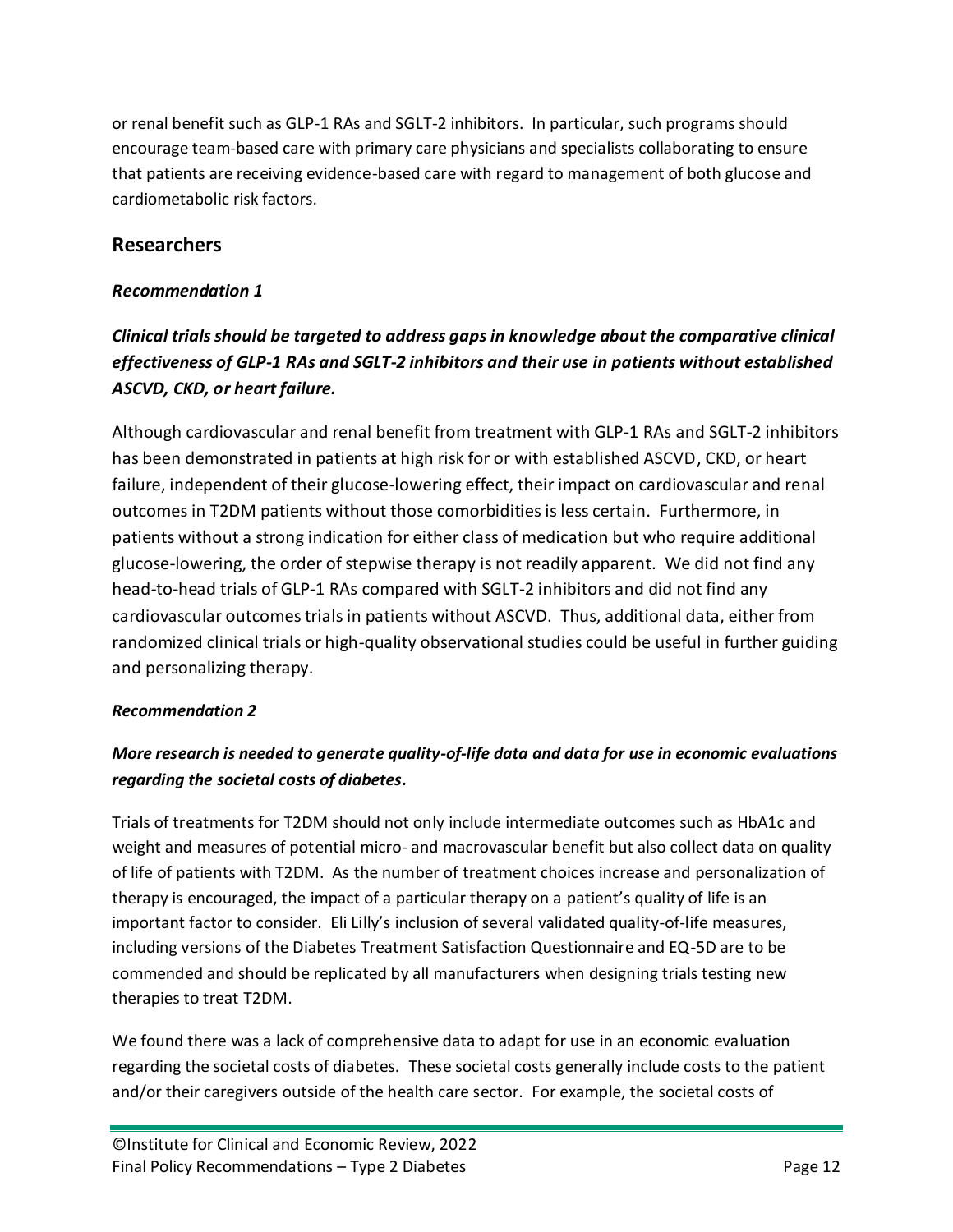diabetes would capture the impact of diabetes on productivity loss (specifically, the average number of hours of presenteeism or absenteeism at work for patients or caregivers), as well as the amount and cost of informal care required for the patient. For use in an economic model, it would be particularly useful if the aforementioned costs were stratified by patient characteristics, such as age, race, and years since diagnosis. Importantly for diabetes, societal costs specific to diabetesrelated complications, such as cardiovascular and renal events, are important for accurate economic modeling of the societal perspective.

#### *Recommendation 3*

## *Research in T2DM should focus not only on interventions to treat the disease, but also include testing of upstream interventions to prevent onset of the disease.*

Given that some risk factors for developing diabetes, such as obesity, are modifiable with lifestyle interventions, data on the most effective types of structured lifestyle interventions for prevention and/or treatment are needed to help guide patients and clinicians. Such information could also be useful for policymakers in helping to guide funding for scaling up of effective prevention programs such as the Diabetes Prevention Program to ensure a wide reach and potentially decrease health inequities in access to such programs. Currently, we note that no health plans require participation in structured lifestyle intervention programs to treat diabetes prior to and/or concomitant with drug treatment for T2DM, despite clinical guidelines citing this as the backbone of diabetes treatment. With evidence of efficacy, health plans could be encouraged to cover structured lifestyle interventions in addition to drug therapy to ensure that T2DM patients receive comprehensive, evidence-based treatment.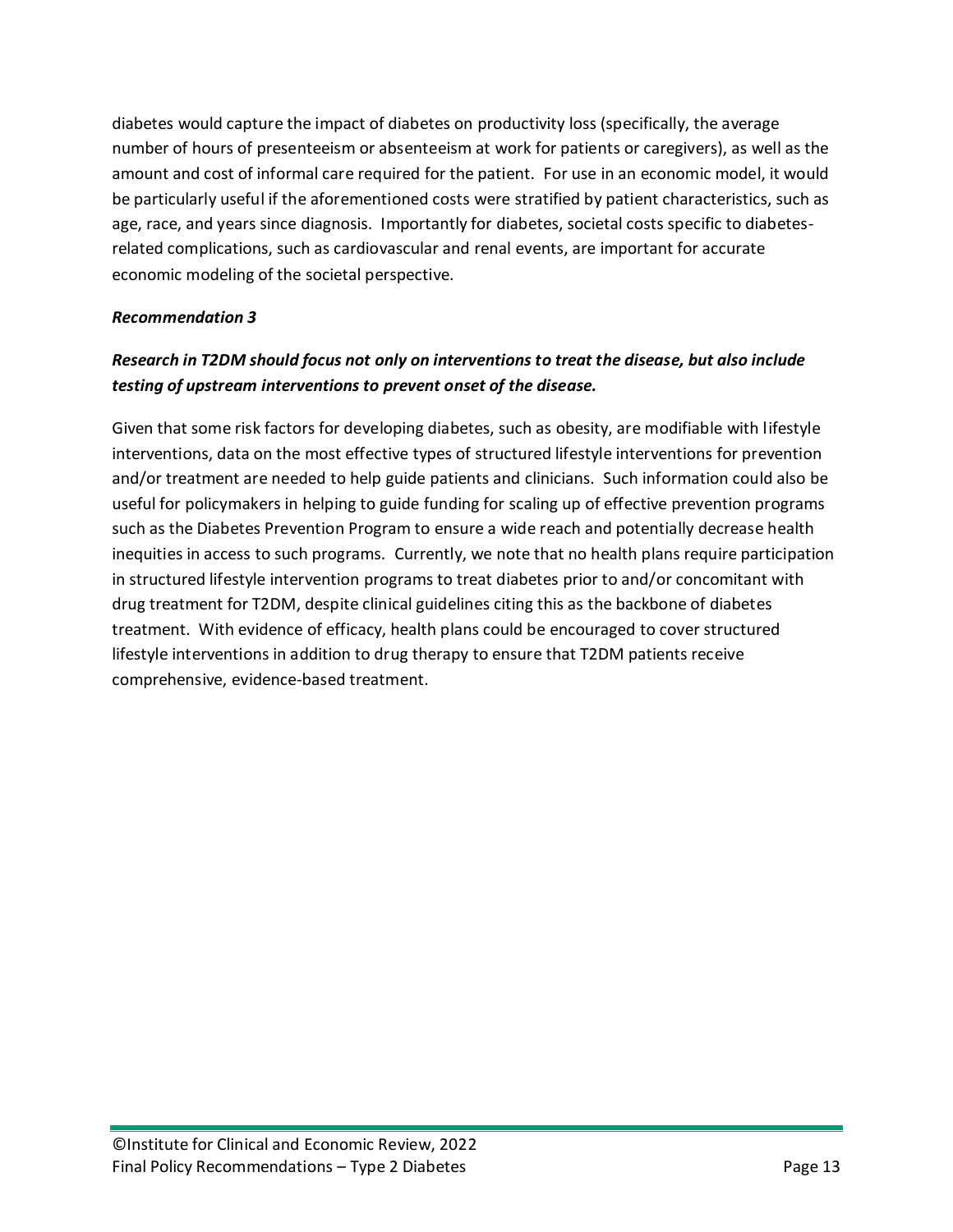## References

- <span id="page-13-0"></span>1. Centers for Disease Control and Prevention USDoHaHS. *National Diabetes Statistics Report, 2020.* Atlanta, GA: Centers for Disease Control and Prevention, U.S. Dept of Health and Human Services;2020.
- <span id="page-13-1"></span>2. Smalls BL, Ritchwood TD, Bishu KG, Egede LE. Racial/Ethnic Differences in Glycemic Control in Older Adults with Type 2 Diabetes: United States 2003-2014. *Int J Environ Res Public Health.*  2020;17(3).
- <span id="page-13-2"></span>3. Tseng CW, Lin GA, Davis J, et al. Giving formulary and drug cost information to providers and impact on medication cost and use: a longitudinal non-randomized study. *BMC Health Serv Res.*  2016;16(1):499.
- <span id="page-13-3"></span>4. American Diabetes Association Professional Practice C, American Diabetes Association Professional Practice C, Draznin B, et al. 9. Pharmacologic Approaches to Glycemic Treatment: Standards of Medical Care in Diabetes-2022. *Diabetes Care.* 2022;45(Supplement\_1):S125-S143.
- <span id="page-13-4"></span>5. Sheahan KH, Wahlberg EA, Gilbert MP. An overview of GLP-1 agonists and recent cardiovascular outcomes trials. *Postgrad Med J.* 2020;96(1133):156-161.
- <span id="page-13-5"></span>6. Gunawan F, Nassif ME, Partridge C, Ahmad T, Kosiborod M, Inzucchi SE. Relative frequency of cardiology vs. endocrinology visits by type 2 diabetes patients with cardiovascular disease in the USA: implications for implementing evidence-based use of glucose-lowering medications. *Cardiovasc Endocrinol Metab.* 2020;9(2):56-59.
- <span id="page-13-6"></span>7. Arnold SV, de Lemos JA, Rosenson RS, et al. Use of Guideline-Recommended Risk Reduction Strategies Among Patients With Diabetes and Atherosclerotic Cardiovascular Disease. *Circulation.* 2019;140(7):618-620.
- <span id="page-13-7"></span>8. Arnold SV, Inzucchi SE, Tang F, et al. Real-world use and modeled impact of glucose-lowering therapies evaluated in recent cardiovascular outcomes trials: An NCDR(R) Research to Practice project. *Eur J Prev Cardiol.* 2017;24(15):1637-1645.
- <span id="page-13-8"></span>9. Nelson AJ, Pagidipati NJ, Aroda VR, et al. Incorporating SGLT2i and GLP-1RA for Cardiovascular and Kidney Disease Risk Reduction: Call for Action to the Cardiology Community. *Circulation.*  2021;144(1):74-84.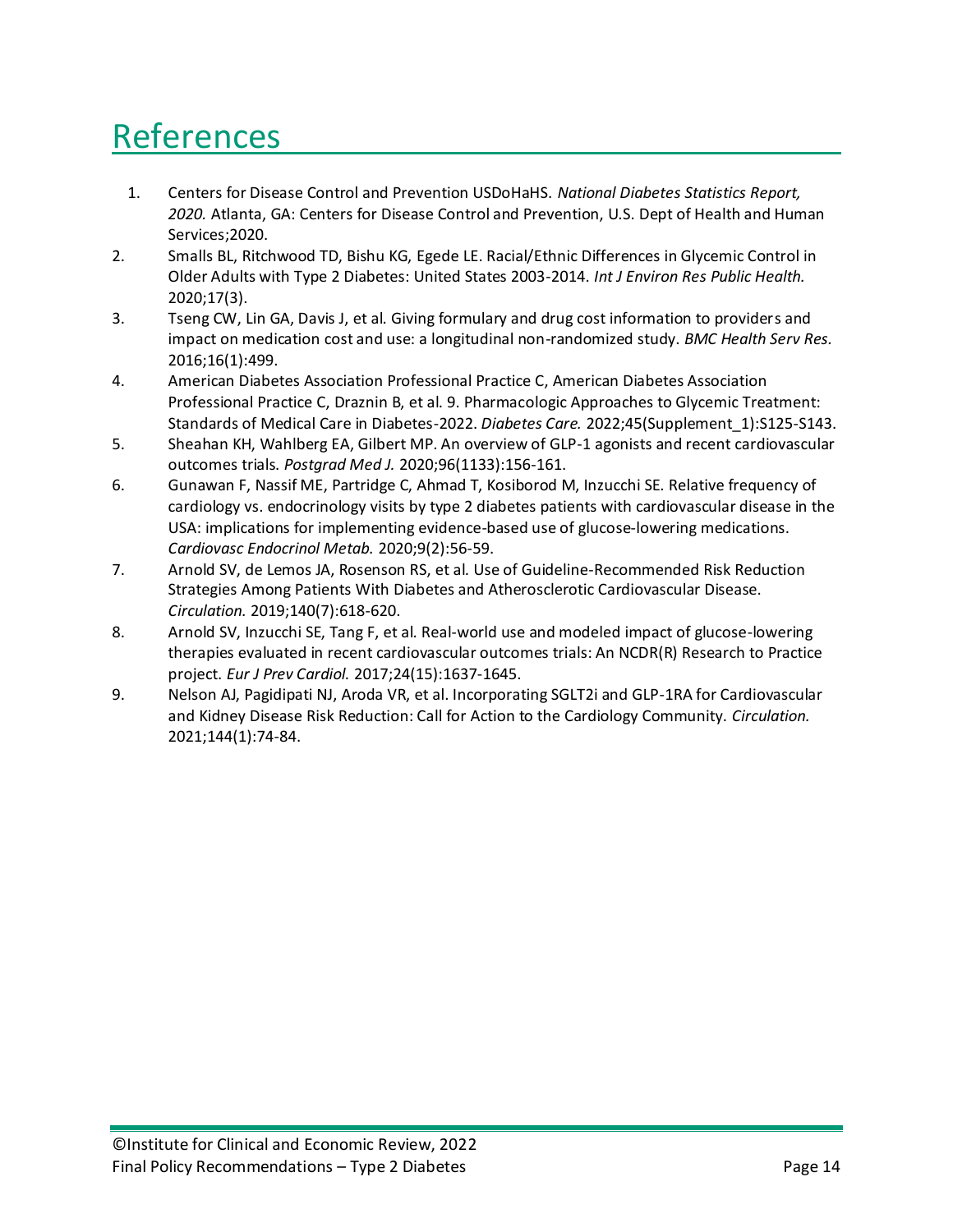# Appendix

Appendix Tables 1 through 3 contain conflict of interest (COI) disclosures for all participants at the January 20, 2022 public meeting of the New England CEPAC.

#### **Appendix Table 1. ICER Staff and Consultants and COI Disclosures**

| <b>ICER Staff and Consultants</b>                       |                                                         |  |  |
|---------------------------------------------------------|---------------------------------------------------------|--|--|
| Elizabeth Brouwer, PhD, MPH*                            | Grace A. Lin, MD*                                       |  |  |
| Research Scientist, The CHOICE Institute, University of | Medical Director for Health Technology Assessment, ICER |  |  |
| Washington                                              | Associate Professor of Medicine and Health Policy,      |  |  |
|                                                         | University of California, San Francisco                 |  |  |
| Jon D. Campbell, PhD, MS*                               | Ashton Moradi, PharmD, MS*                              |  |  |
| Senior Vice President for Health Economics, ICER        | Health Economist, ICER                                  |  |  |
| Yilin Chen, MPH, PhD student*                           | Dmitriy Nikitin, MSPH*                                  |  |  |
| PhD Student, The CHOICE Institute, University of        | Research Lead, Evidence Synthesis, ICER                 |  |  |
| Washington                                              |                                                         |  |  |
| Kelsey Gosselin, MA*                                    | Steven D. Pearson, MD, MSc*                             |  |  |
| Program Manager, ICER                                   | President, ICER                                         |  |  |
| Ryan N. Hansen, PharmD, PhD*                            | Liis Shea, MA*                                          |  |  |
| Associate Professor, The CHOICE Institute, University   | Program Director, ICER                                  |  |  |
| of Washington                                           |                                                         |  |  |
| Serina Herron-Smith, BA*                                | Grace Sternklar, BS*                                    |  |  |
| Senior Research Assistant, Evidence Synthesis, ICER     | Program Coordinator, ICER                               |  |  |

\*No conflicts of interest to disclose, defined as individual health care stock ownership (including anyone in the member's household) in any company with a product under study, including comparators, at the meeting in excess of \$10,000 during the previous year, or any health care consultancy income from the manufacturer of the product or comparators being evaluated.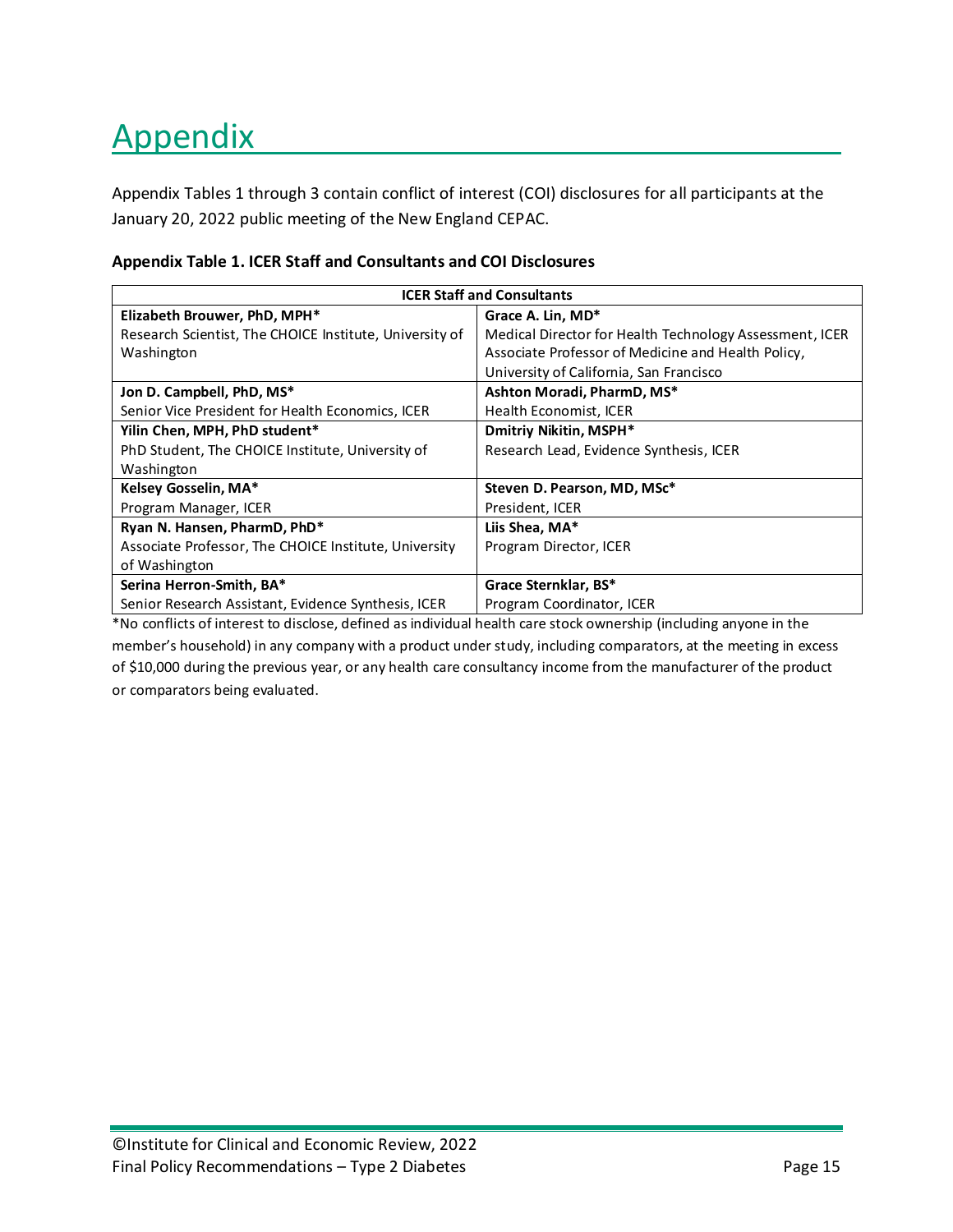|  | Appendix Table 2. New England CEPAC Panel Member Participants and COI Disclosures |  |  |  |
|--|-----------------------------------------------------------------------------------|--|--|--|
|--|-----------------------------------------------------------------------------------|--|--|--|

|                                                | <b>Participating Members of CEPAC</b>                 |  |  |
|------------------------------------------------|-------------------------------------------------------|--|--|
| Rob Aseltine, PhD*                             | Aaron Mitchell, MD, MPH*                              |  |  |
| Professor and Chair, Division of Behavioral    | Assistant Attending,                                  |  |  |
| Sciences and Community Health Director, Center | Memorial Sloan Kettering Cancer Center                |  |  |
| for Population Health, UCONN Health            |                                                       |  |  |
| Austin Frakt, PhD*                             | Eleftherios Mylonakis, MD, PhD, FIDSA*                |  |  |
| Director, Partnered Evidence-Based Policy      | Chief of Infectious Diseases Division, Dean Professor |  |  |
| Resource Center, VA Boston Healthcare System;  | of Medicine, Warren Alpert Medical School of Brown    |  |  |
| Professor, Boston University                   | University                                            |  |  |
| School of Public Health                        |                                                       |  |  |
| Marthe Gold, MD, MPH*                          | Stephanie Nichols, PharmD, BCPS, BCPP, FCCP*          |  |  |
| Logan Professor Emerita, CUNY School of        | Associate Professor of Pharmacy Practice, University  |  |  |
| Medicine                                       | of New England College of Pharmacy                    |  |  |
| Megan Golden, JD*                              | Jason L. Schwartz, PhD*                               |  |  |
| Co-Director, Mission:Cure                      | Assistant Professor, Department of Health Policy and  |  |  |
|                                                | Management, Yale School of Public Health              |  |  |
| Stephen Kogut, PhD, MBA, RPh*                  | Jason Wasfy, MD, MPhil (Chair)*                       |  |  |
| Professor of Pharmacy Practice, University of  | Director, Quality and Outcomes Research,              |  |  |
| Rhode Island College of Pharmacy               | Massachusetts General Hospital Heart Center;          |  |  |
|                                                | Medical Director,                                     |  |  |
|                                                | Massachusetts General Physicians Organization         |  |  |
| Donald Kreis, JD*                              | Rev. Albert Whittaker, MA*                            |  |  |
| Consumer Advocate, New                         | Interim Pastor, St. Mark Congregational Church        |  |  |
| Hampshire Office of the Consumer Advocate      | Consultant, Health Integration and Equity             |  |  |
| Greg Low, RPh, PhD*                            |                                                       |  |  |
| Program Director, MGPO Pharmacy Quality and    |                                                       |  |  |
| Utilization Program, Massachusetts General     |                                                       |  |  |
| Hospital                                       |                                                       |  |  |

\*No relevant conflicts of interest to disclose, defined as more than \$10,000 in healthcare company stock or more than \$5,000 in honoraria or consultancies during the previous year from health care manufacturers or insurers.